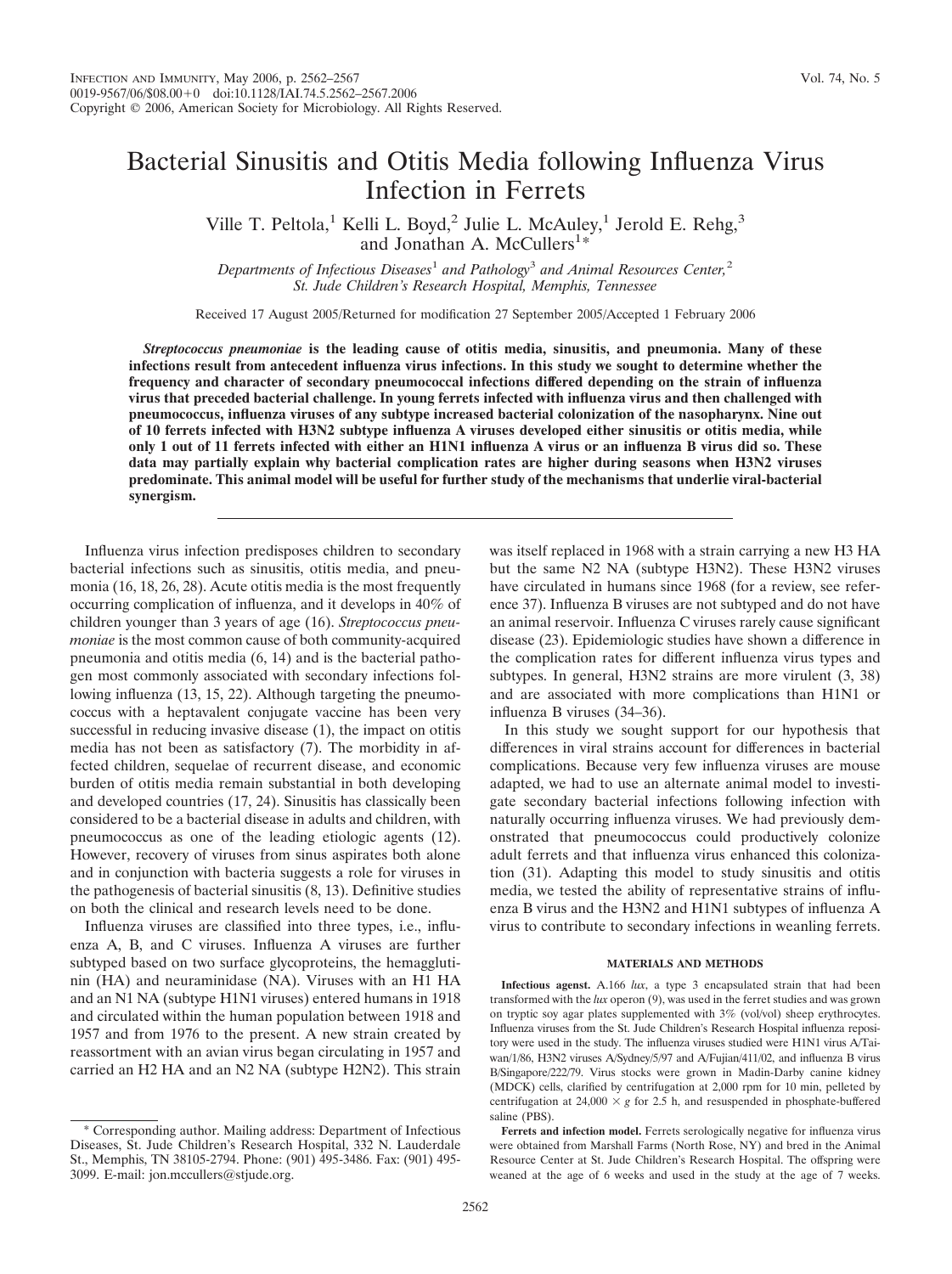

FIG. 1. Nasal wash bacterial titers. Groups of 5 to 10 ferrets mock infected with PBS or infected with influenza virus A/Fujian/411/02 (H3N2), A/Sydney/5/97 (H3N2), A/Taiwan/1/86 (H1N1), or B/Singapore/222/79 were challenged with pneumococcus strain A.166 5 days later, and daily nasal washes were taken. The 25th to 75th percentiles of measurements collected on four consecutive days are represented by the shaded box plots, with the horizontal bar indicating the median value. Error bars indicate the standard deviation of the measurements. An asterisk indicates a significant difference  $(P < 0.05)$  compared to mock-infected animals.

Infectious agents were administered intranasally in a volume of 400  $\mu$ l (200 l/nostril) of PBS to ferrets under general anesthesia with inhaled isoflurane (3.5%). Ferrets were infected with either influenza virus or PBS and then challenged 5 days later with either pneumococcus strain A.166 *lux* or PBS. Clinical signs of infection were monitored, ferrets were imaged, and nasal wash samples were collected daily after the secondary challenge with bacteria or PBS. For nasal wash samples, 1 ml of PBS was injected into each nostril of ferrets sedated with ketamine intramuscularly at 100 mg/kg of body weight, and expelled samples were collected. Nasal washes were titrated for influenza virus in MDCK cells and for pneumococcal colony counts on tryptic soy agar plates supplemented with 3% (vol/vol) sheep erythrocytes. Ferrets were euthanized 4 days after the pneumococcal or PBS challenge. The lungs and heads of infected animals were removed, fixed overnight in 10% neutral buffered formalin, embedded in paraffin, sectioned at  $5 \mu m$ , stained with hematoxylin-eosin, and examined microscopically for histopathologic alterations by an experienced veterinary pathologist (K.L.B. or J.E.R.) who was blinded to the composition of the groups. All animal experiments were approved by the St. Jude Children's Research Hospital Animal Care and Use Committee and were performed under biosafety level 2 conditions.

**Imaging of live ferrets.** Anesthetized ferrets were imaged for 2 min with an IVIS charge-coupled-device camera (Xenogen Corp.). The total photon emission from selected and defined areas within the images of each animal was quantified with the LivingImage software package version 2.20 (Xenogen Corp.), as described elsewhere (9).

**Statistical analysis.** Comparisons between the numbers of bacteria or viruses recovered from nasal washes were done using repeated-measures analysis of variance (Holm-Sidak method). SigmaStat for Windows (SysStat Software, Inc., V 3.11) was utilized for all statistical analyses. A  $P$  value of  $\leq 0.05$  was considered significant for these comparisons.

### **RESULTS**

**Nasal wash titers from infected ferrets.** To test the hypothesis that differences in influenza virus strain could correlate with differences in secondary bacterial infections, we used 7-week-old weanling ferrets. Ferrets were infected with influenza virus and then challenged 5 days later with pneumococcus. Four representative viruses were used, i.e., A/Taiwan/1/86 (H1N1), A/Fujian/411/02 (H3N2), A/Sydney/5/97 (H3N2), and B/Singapore/222/79. Experiments with A/Sydney/5/97 followed experiments with the other three viruses and were done to confirm the striking phenotype seen with A/Fujian/411/02 using a second virus of the H3N2 subtype. Because results were similar for these two viruses, the data are considered together. All four viruses increased the nasal wash bacterial titers by several log units within 48 h of secondary challenge compared to results for ferrets mock infected with PBS prior to pneumococcal challenge (Fig. 1). No differences in bacterial titers were seen between groups of virus-infected ferrets. The large variation seen in bacterial titers from mock-infected animals on days 2 to 4 were because two, three, and four animals had no bacteria recovered on days 2, 3, and 4, respectively.

Nasal wash viral titers were not significantly higher 24 h after bacterial challenge in dually infected animals than in ferrets infected with influenza virus but mock challenged with PBS at day 5 (Fig. 2). Viral titers decreased in all groups by 48 h after challenge and were negative in all animals by 96 h after pneumococcal infection (data not shown). Bacterial lung titers were positive in 3/5 ferrets infected with A/Taiwan/1/86 (H1N1), in 5/5 infected with A/Fujian/411/02 (H3N2), in 5/6 infected with B/Singapore/222/79, and in 0/6 mock infected with PBS before bacterial challenge. All viral lung titers were negative at necropsy (9 days after initial infection with influenza virus). Lung titers were not determined for A/Sydney/5/97-infected animals.

**Secondary bacterial infections in young ferrets.** Ferrets were imaged daily for detection of bioluminescence indicative of a focal bacterial infection. All ferrets given pneumococcus developed evidence of nasal colonization by imaging (Fig. 3A). Four of five ferrets infected with A/Fujian/411/02 (H3N2) developed secondary infections, one sinusitis (Fig. 3B), and three otitis media (Fig. 3C). By comparison, only one of five ferrets infected with A/Taiwan/1/86 (H1N1) developed sinusitis, and none of the six ferrets infected with B/Singapore/222/79 developed secondary infections. In the second experiment with another H3N2 subtype virus, A/Sydney/5/97, five out of five animals had evidence of secondary bacterial infections (all five had sinusitis, and two also had otitis media). Bioluminescence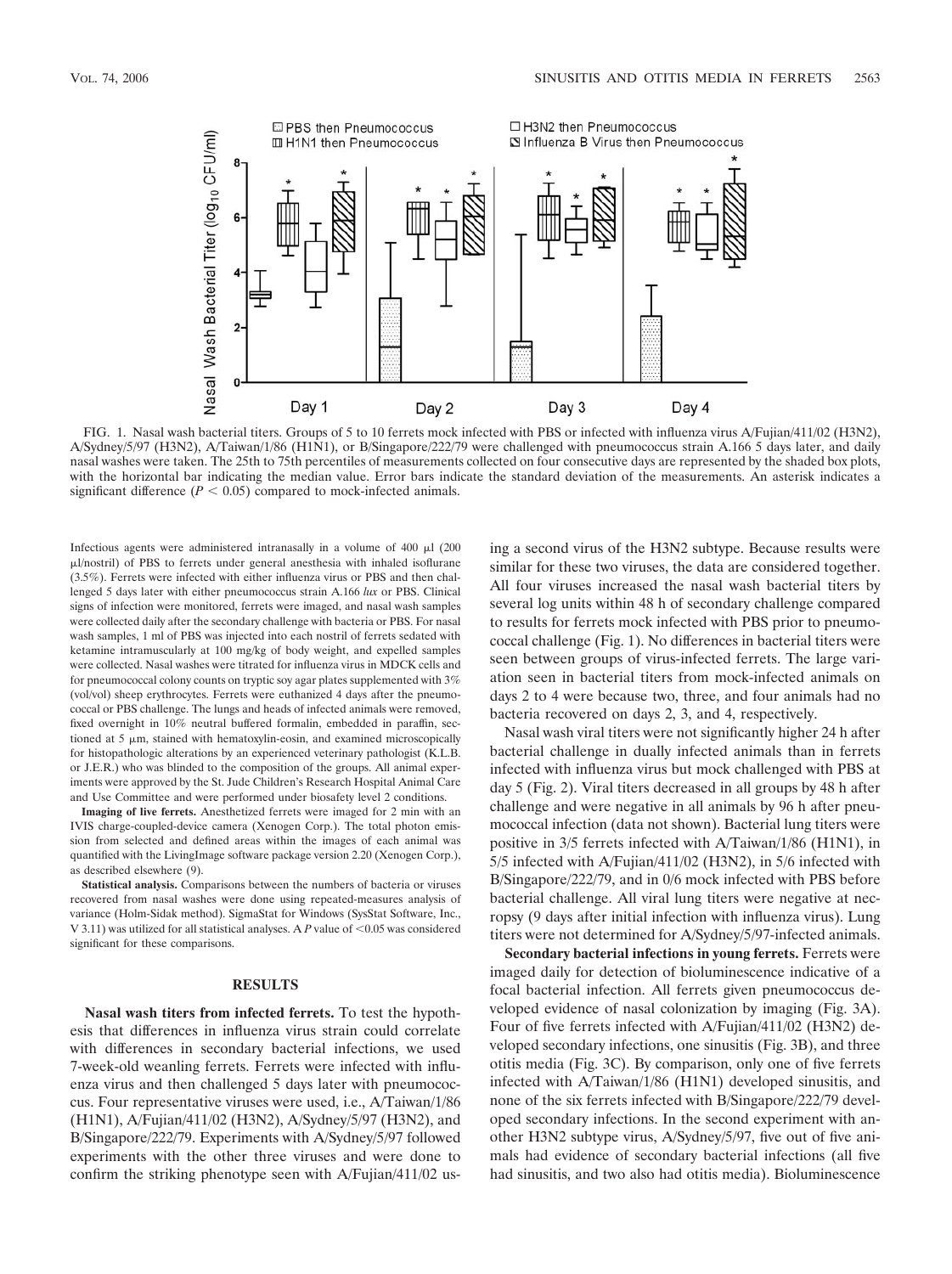

FIG. 2. Nasal wash viral titers. Groups of 5 to 10 ferrets mock infected with PBS or infected with influenza virus A/Fujian/411/02 (H3N2), A/Sydney/5/97 (H3N2), A/Taiwan/1/86 (H1N1), or B/Singapore/222/79 were challenged with pneumococcus strain A.166 5 days later, and daily nasal washes were taken. The 25th to 75th percentiles of measurements taken the first day after bacterial challenge are represented by the shaded box plots, with the horizontal bar indicating the median value. Error bars indicate the standard deviation of the measurements. TCID $_{50}$ , 50% tissue culture infective dose.

was not detected from the thorax of any animal. It is unclear whether this is due to the thickness of the chest wall preventing detection or because no animals had a significant concentration of bacteria in their lungs.

**Histopathology.** On examination after necropsy, mucopurulent rhinitis was present in all animals infected with both influenza virus and pneumococcus (Fig. 4A and B). Other histopathologic abnormalities of the upper respiratory tract were found only in animals with evidence of secondary bacterial infections on imaging. In animals with visual evidence of sinusitis, an exudate composed of mucus admixed with viable and degenerate neutrophils and a few macrophages filled the frontal sinus (Fig. 4D). Transmigration of neutrophils across the sinus mucosa was observed, and there was an absence of mucosal necrosis or erosion. Bilaterally, the eustachian tubes were filled with copious amounts of the same mucopurulent material found in the sinuses, but with focal erosion of the respiratory mucosa (Fig. 4F). Additionally, there was bilateral extension of the exudate into the bony labyrinth of the middle ear (Fig. 4H). The tympanic membranes were thickened, and the inner surfaces were coated by a film of neutrophils, macrophages, and proteinaceous fluid. The sinuses, eustachian tubes, and middle ears of animals which did not develop visual evidence of secondary infections were essentially normal (Fig. 4C, E, and G).

The lungs of the groups infected with virus and bacteria were histologically similar and undistinguishable from those of the viral and bacterial group controls mock infected with PBS. Some ferrets in each group had a patchy distribution of mononuclear cells within the alveoli and a mild increase in cellularity within the interstitial septae, but no frank pneumonic process was evident in any animal.

### **DISCUSSION**

Influenza viruses are not natural pathogens of mice. Therefore, we sought to develop a nonmouse model to study secondary bacterial superinfections using unmanipulated influenza viruses. We had previously demonstrated that pneumococcus could colonize the nasopharynxes of adult ferrets, a model animal frequently used for influenza studies (31). In this study we used young ferrets and a bioluminescent pneumococcus in an attempt to characterize potential secondary bacterial infections. Young ferrets infected with influenza virus had higher titers of bacteria in the nasal wash than mock-infected animals and had a distinct rhinitis, but no differences were seen in the effect of different viruses on bacterial titers or on the histopathology of the nose, indicating that bacterial colonization and pathology at that site did not differ. When less accessible sites were examined using the live imaging system, H3N2 viruses supported development of sinusitis or otitis media in 90% of the animals, compared to in only 17% following an H1N1 virus infection and 0% following an influenza B virus infection. The model shares characteristics with the chinchilla model of viralbacterial coinfection (11, 25) and should be a useful tool in further exploring the mechanisms that underlie the development of otitis media and sinusitis.

Upon introduction of H1N1 viruses into humans in 1918, exceptionally high mortality was seen during the first 2 years that this subtype circulated, primarily due to bacterial pneumonia (27, 32). Thereafter, the overall mortality rate declined, but excess mortality continued to be seen (4, 5). Since H1N1 viruses reentered the population in 1976, however, very little excess mortality has occurred during years where H1N1 viruses were the predominant circulating strain, and the relative contribution of bacterial superinfections to excess mortality has declined (33, 36). Similarly, influenza B viruses, which caused notable excess mortality early in the 20th century (4), have contributed very little to excess mortality in the past several decades (33, 36). Since their introduction in 1968, H3N2 viruses have typically caused more excess mortality than either H1N1 or influenza B viruses. The differences in secondary complications reported here in the young ferret model, comparing H3N2 viruses to H1N1 or influenza B viruses, support the concept that these observed differences in epidemiology have a virologic basis.

Although the mechanisms underlying the synergistic interaction between influenza viruses and pneumococcus are poorly understood, it is clearly a multifactorial process (21). It is likely that multiple viral virulence factors contribute by affecting the host in ways that benefit the bacteria. Differences in these virulence factors may account for differences in bacterial complication rates seen between different strains. We have characterized one such virulence factor, the NA (29). NA activity of the virus enhanced adherence of pneumococcus to epithelial cells in vitro and predisposed to fatal pneumonia in a mouse model (20). The secondary bacterial pneumonia could be prevented or treated using an inhibitor of the influenza virus NA, independent of the effect on viral lung load (19, 20). Pairs of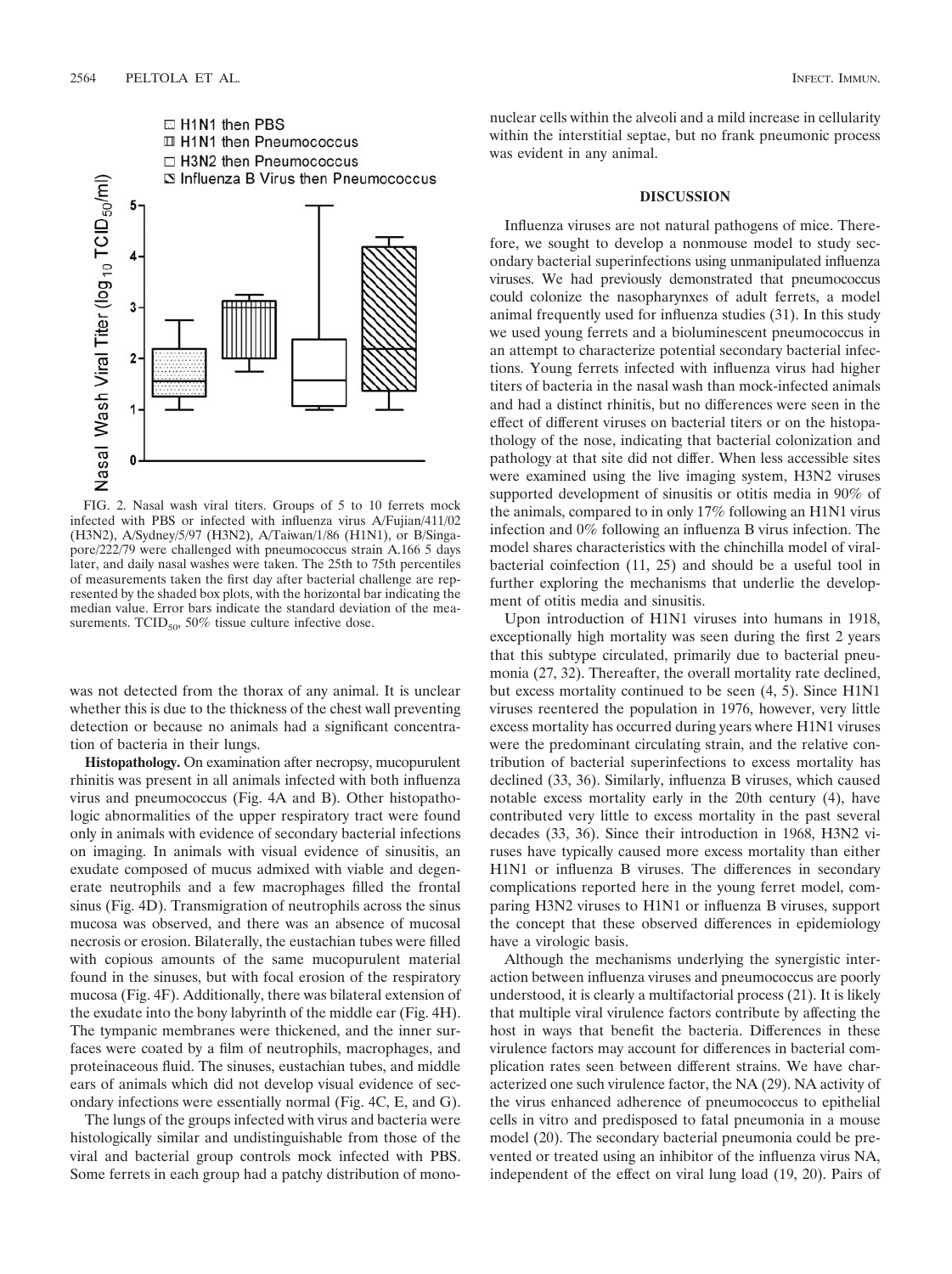

FIG. 3. Secondary bacterial infections in ferrets. Ferrets were infected with influenza virus, followed 5 days later by a bioluminescent variant of pneumococcus strain A.166. Daily imaging of live, anesthetized ferrets allowed visualization of secondary bacterial infections. Representative examples from single animals of A) nasopharyngeal colonization, B) sinusitis, and C) otitis media are pictured. The color bar on the right indicates the number of relative light units per pixel measured over 2 min. A posterio-anterior view and two lateral views of a ferret with concomitant sinusitis and otitis media are shown in D).

otherwise isogenic viruses engineered by reverse genetics to express different N2 NAs differentially contributed to both adherence and pneumonia at a rate proportional to their NA activity (30). N2 subtype viruses in general have higher NA activities than recently circulating N1 or influenza B virus strains, which may account for some of the differences in excess mortality seen when comparing H2N2 or H3N2 seasons to seasons where H1N1 or influenza B viruses predominate. The two seasons with the highest excess mortality in the last 50 years are the 1957 to 1958 and 1997 to 1998 seasons (33, 36), during which the two viruses with the highest NA activities circulated (30).

Another intriguing possibility is that the newly recognized PB1-F2 protein plays a role in priming the host for secondary bacterial infections. PB1-F2 is a short protein encoded in the  $+1$ reading frame of the PB1 gene and containing an amphipathic helical domain and a mitochondrial targeting sequence that are involved in induction of cell death (2, 10). Influenza B viruses do not express this protein, and H1N1 viruses circulating after 1956 have a predicted truncation in the protein which would eliminate the C-terminal region encoding the mitochondrial targeting sequence and helical domain. One could speculate that any effects on virulence mediated by PB1-F2 might aid in priming the host for secondary bacterial infections, and the presence of the full-length protein in H3N2 viruses would enhance their support for such infections relative to H1N1 or influenza B viruses. In addition to the possibilities discussed here, it is likely that as-yet-unappreciated strain-specific differences in other viral virulence factors also contribute to the differences in the rates of complications observed with different strains of influenza virus.

In summary, we have developed a young ferret model of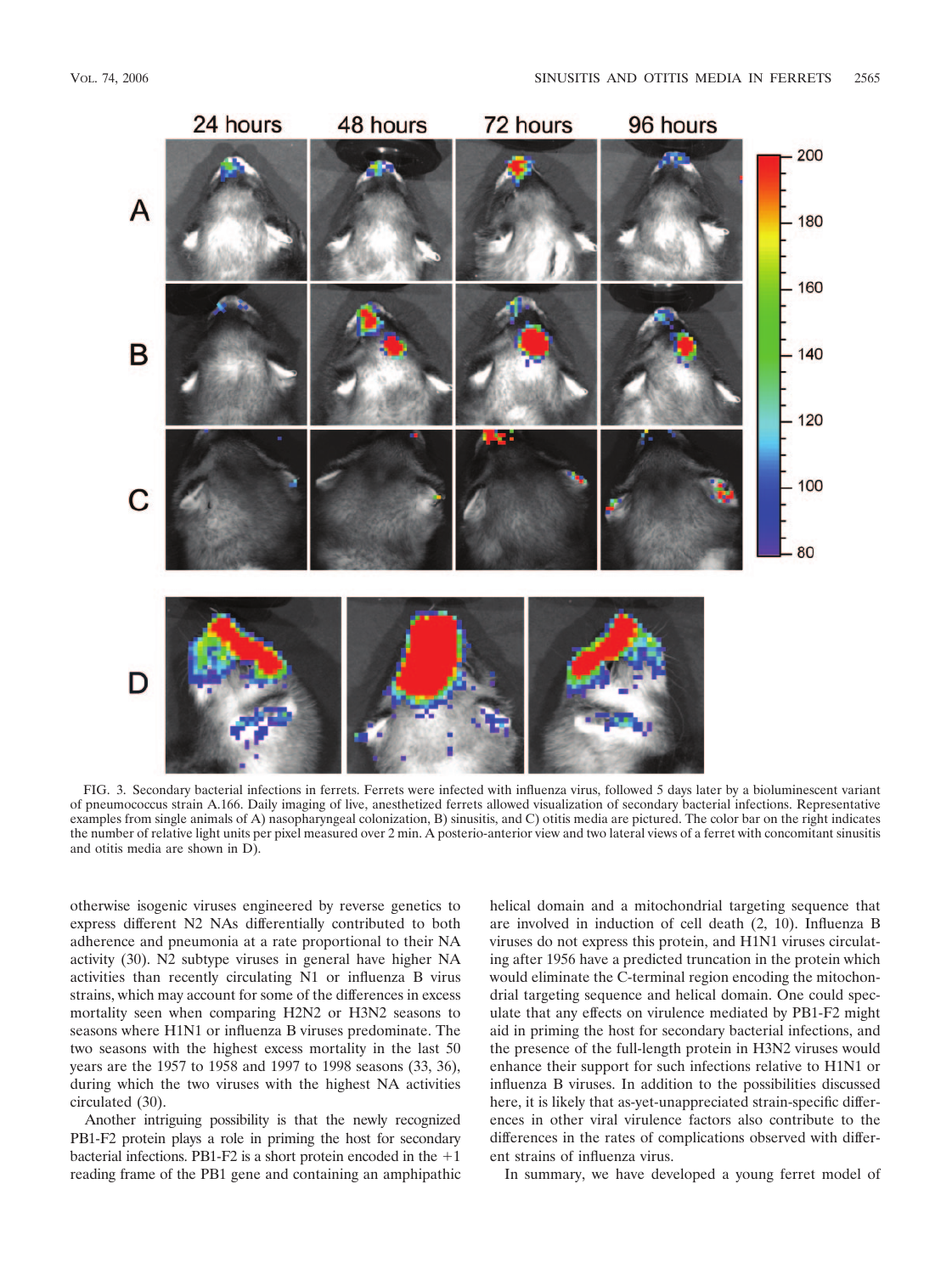

FIG. 4. Histopathology of upper respiratory tract complications. Representative views of the nasal cavity (A and B) (magnification,  $\times$ 10), frontal sinus (C and D) (magnification,  $\times$ 20), eustachian tube (E and F) (magnification,  $\times$ 40), and middle ear (G and H) (magnification,  $\times$ 10) are shown for a ferret infected with A/Taiwan/1/86 (H1N1) which did not develop secondary bacterial complications (A, C, E, and G) and for a ferret infected with A/Sydney/5/97 (H3N2) which had both otitis media and sinusitis on imaging (B, D, F, H).

secondary bacterial otitis and sinusitis to address the economically important question of how antecedent respiratory virus infections prime the host for pyogenic infections with pneumococcus at normally sterile sites. Using this model, we are able to reproduce experimentally the epidemiologic observation that H3N2 subtype viruses are better partners with pneumococcus in the induction of these superinfections than are other influenza viruses. We speculate that strain-specific differences in viral virulence factors account for this finding, and we discuss some of the virulence factors that may be involved. A corollary of this hypothesis is that strain-specific differences in *S. pneumoniae* may account for differences in the invasiveness of different pneumococcal strains. These differences may achieve prominence in the setting of antecedent viral infection.

## **ACKNOWLEDGMENTS**

This work was supported by NIH grants AI-49178 and AI-54802 and by the American Lebanese Syrian Associated Charities (ALSAC). V.T.P. was supported by the Academy of Finland and the Pediatric Research Foundation of Finland.

#### **REFERENCES**

- 1. **Black, S., H. Shinefield, B. Fireman, E. Lewis, P. Ray, J. R. Hansen, L. Elvin, K. M. Ensor, J. Hackell, G. Siber, F. Malinoski, D. Madore, I. Chang, R. Kohberger, W. Watson, R. Austrian, K. Edwards, et al.** 2000. Efficacy, safety and immunogenicity of heptavalent pneumococcal conjugate vaccine in children. Pediatr. Infect. Dis. J. **19:**187–195.
- 2. **Chen, W., P. A. Calvo, D. Malide, J. Gibbs, U. Schubert, I. Bacik, S. Basta, R. O'Neill, J. Schickli, P. Palese, P. Henklein, J. R. Bennink, and J. W. Yewdell.** 2001. A novel influenza A virus mitochondrial protein that induces cell death. Nat. Med. **7:**1306–1312.
- 3. **Coates, D. M., C. Sweet, and H. Smith.** 1986. Severity of fever in influenza: differential pyrogenicity in ferrets exhibited by H1N1 and H3N2 strains of differing virulence. J. Gen. Virol. **67:**419–425.
- 4. **Collins, S. D.** 1945. Influenza and pneumonia excess mortality at specific ages in the epidemic of 1943–44, with comparative data for preceding epidemics. Public Health Rep. **60:**821–835.
- 5. **Collins, S. D., and J. Lehmann.** 1951. Trends and epidemics of influenza and pneumonia: 1918–1951. Public Health Rep. **66:**1487–1516.
- 6. **Dowell, S. F., J. C. Butler, G. S. Giebink, M. R. Jacobs, D. Jernigan, D. M. Musher, A. Rakowsky, and B. Schwartz.** 1999. Acute otitis media: management and surveillance in an era of pneumococcal resistance—a report from the Drug-Resistant *Streptococcus pneumoniae* Therapeutic Working Group. Pediatr. Infect. Dis. J. **18:**1–9.
- 7. **Eskola, J., T. Kilpi, A. Palmu, J. Jokinen, J. Haapakoski, E. Herva, A. Takala, H. Kayhty, P. Karma, R. Kohberger, G. Siber, and P. H. Makela.** 2001. Efficacy of a pneumococcal conjugate vaccine against acute otitis media. N. Engl. J. Med. **344:**403–409.
- 8. **Evans, F. O., Jr., J. B. Sydnor, W. E. Moore, G. R. Moore, J. L. Manwaring, A. H. Brill, R. T. Jackson, S. Hanna, J. S. Skaar, L. V. Holdeman, S. Fitz-Hugh, M. A. Sande, and J. M. Gwaltney, Jr.** 1975. Sinusitis of the maxillary antrum. N. Engl. J. Med. **293:**735–739.
- 9. **Francis, K. P., J. Yu, C. Bellinger-Kawahara, D. Joh, M. J. Hawkinson, G. Xiao, T. F. Purchio, M. G. Caparon, M. Lipsitch, and P. R. Contag.** 2001. Visualizing pneumococcal infections in the lungs of live mice using bioluminescent *Streptococcus pneumoniae* transformed with a novel gram-positive *lux* transposon. Infect. Immun. **69:**3350–3358.
- 10. **Gibbs, J. S., D. Malide, F. Hornung, J. R. Bennink, and J. W. Yewdell.** 2003. The influenza A virus PB1-F2 protein targets the inner mitochondrial membrane via a predicted basic amphipathic helix that disrupts mitochondrial function. J. Virol. **77:**7214–7224.
- 11. **Giebink, G. S.** 1999. Otitis media: the chinchilla model. Microb. Drug Resist. **5:**57–72.
- 12. **Gwaltney, J. M.** 1995. Sinusitis, p. 585–590. *In* G. L. Mandell, J. E. Bennett, and R. Dolin (ed.), Mandell, Douglas and Bennett's principles and practices of infectious diseases. Churchill Livingstone, Inc., New York, N.Y.
- 13. **Hamory, B. H., M. A. Sande, A. Sydnor, Jr., D. L. Seale, and J. M. Gwaltney, Jr.** 1979. Etiology and antimicrobial therapy of acute maxillary sinusitis. J. Infect. Dis. **139:**197–202.
- 14. **Heffelfinger, J. D., S. F. Dowell, J. H. Jorgensen, K. P. Klugman, L. R. Mabry, D. M. Musher, J. F. Plouffe, A. Rakowsky, A. Schuchat, and C. G. Whitney.** 2000. Management of community-acquired pneumonia in the era of pneumococcal resistance: a report from the Drug-Resistant *Streptococcus pneumoniae* Therapeutic Working Group. Arch. Intern. Med. **160:**1399– 1408.
- 15. **Heikkinen, T., and T. Chonmaitree.** 2003. Importance of respiratory viruses in acute otitis media. Clin. Microbiol. Rev. **16:**230–241.
- 16. **Heikkinen, T., H. Silvennoinen, V. Peltola, T. Ziegler, R. Vainionpaa, T. Vuorinen, L. Kainulainen, T. Puhakka, T. Jartti, P. Toikka, P. Lehtinen, T. Routi, and T. Juven.** 2004. Burden of influenza in children in the community. J. Infect. Dis. **190:**1369–1373.
- 17. **Klein, J. O.** 2000. The burden of otitis media. Vaccine **19**(Suppl. 1)**:**S2–S8. 18. **Madhi, S. A., and K. P. Klugman.** 2004. A role for *Streptococcus pneumoniae*
- in virus-associated pneumonia. Nat. Med. **10:**811–813. 19. **McCullers, J. A.** 2004. Effect of antiviral treatment on the outcome of
- secondary bacterial pneumonia after influenza. J. Infect. Dis. **190:**519–526.
- 20. **McCullers, J. A., and K. C. Bartmess.** 2003. Role of neuraminidase in lethal synergism between influenza virus and *Streptococcus pneumoniae*. J. Infect. Dis. **187:**1000–1009.
- 21. **McCullers, J. A., and J. E. Rehg.** 2002. Lethal synergism between influenza virus and *Streptococcus pneumoniae*: characterization of a mouse model and the role of platelet-activating factor receptor. J. Infect. Dis. **186:**341–350.
- 22. **Michelow, I. C., K. Olsen, J. Lozano, N. K. Rollins, L. B. Duffy, T. Ziegler, J. Kauppila, M. Leinonen, and G. H. McCracken, Jr.** 2004. Epidemiology and clinical characteristics of community-acquired pneumonia in hospitalized children. Pediatrics **113:**701–707.
- 23. **Moriuchi, H., N. Katsushima, H. Nishimura, K. Nakamura, and Y. Numazaki.** 1991. Community-acquired influenza C virus infection in children. J. Pediatr. **118:**235–238.
- 24. **Murphy, T. F., L. O. Bakaletz, J. M. Kyd, B. Watson, and D. L. Klein.** 2005. Vaccines for otitis media: proposals for overcoming obstacles to progress. Vaccine **23:**2696–2702.